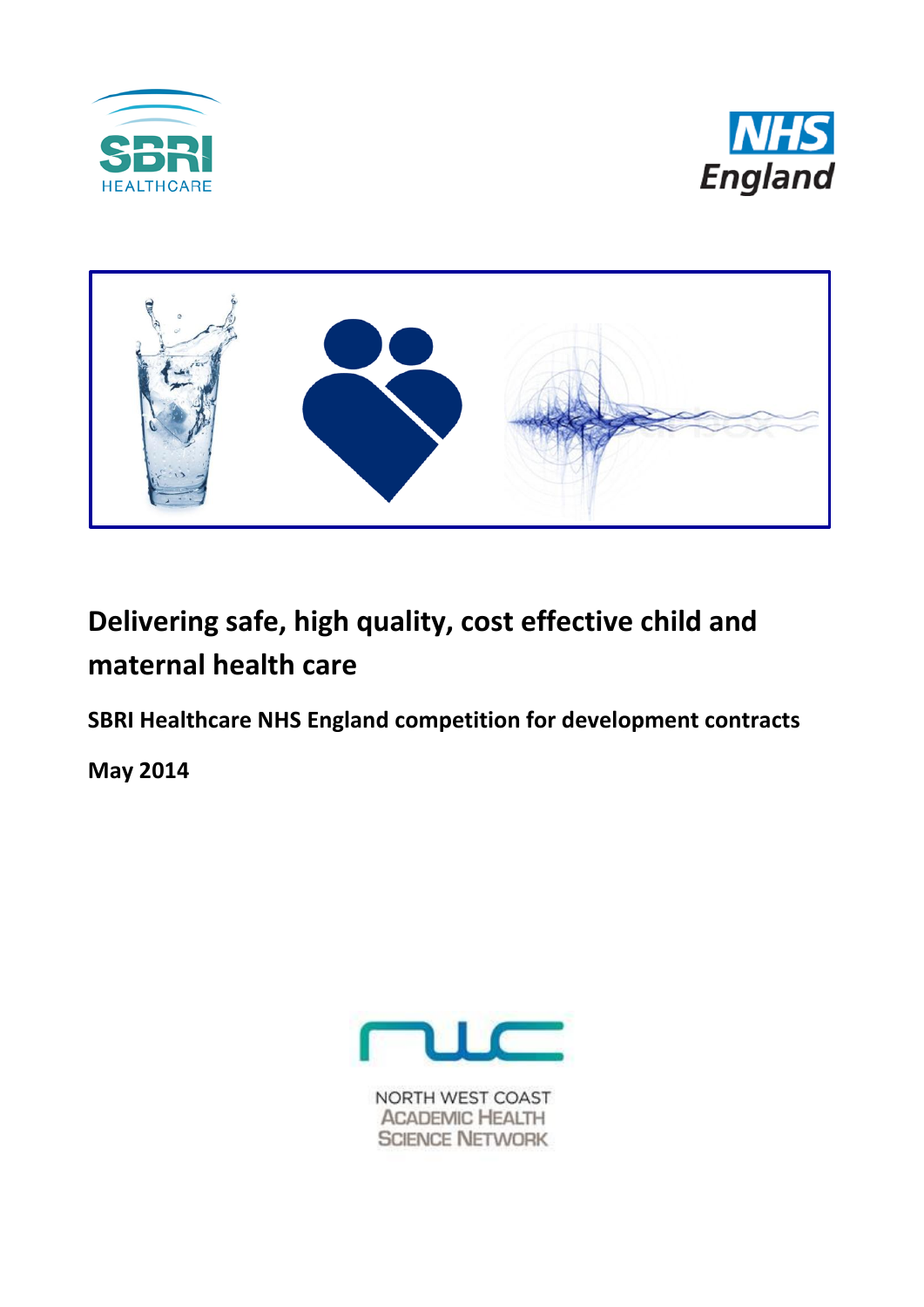#### **Summary**

A new national Small Business Research Initiative (SBRI) Healthcare competition is being launched by NHS England in partnership with the Academic Health Science Networks (AHSNs) to find innovative new products and services. The projects will be selected primarily on their potential value to the health service and on the improved outcomes delivered for patients.

The competition is open to single companies or organisations from the private, public and third sectors who will ultimately be capable of supplying the NHS with the resulting product or service on a commercial basis.

The competition will run in two phases:

- Phase 1 is intended to show the technical feasibility of the proposed concept. The development contracts placed will be for a maximum of 6 months and up to £100,000 (inc. VAT) per project
- Phase 2 contracts are intended to develop and evaluate prototypes or demonstration units from the more promising technologies in Phase 1. Only those projects that have completed Phase 1 successfully will be eligible for Phase 2.

Developments will be 100% funded and suppliers for each project will be selected by an open competition process and retain the intellectual property rights (IPR) generated from the project, with certain rights of use retained by the NHS.

This competition theme focuses on the challenges of delivering safe, high quality, cost effective child and maternal health care and is led by North West Coast AHSN

The competition opens on 19 May 2014. The deadline for applications is 1200hrs on 10 July 2014

#### **Background & Challenges**

#### **1. Nocturnal Enuresis<sup>1</sup> (bed wetting)**

Nocturnal enuresis, or bedwetting – defined as intermittent, involuntary voiding during sleep in the absence of physical disease in a child aged 5 years or more - is a relatively common problem in young children. It is estimated that approximately<sup>2</sup>:

- <span id="page-1-0"></span> 1 in 12 children wet the bed regularly at four and a half years old (regularly is defined as at least twice a week)
- 1 in 40 children wet the bed regularly at seven and a half years old
- 1 in 65 children wet the bed regularly at nine and a half years old

About 1 in 100 people continue to wet the bed into adulthood, and bedwetting is slightly more common in boys than girls.

The causes of bedwetting are not fully understood. A number of different disturbances may be associated with bedwetting, such as sleep arousal difficulties, polyuria and bladder dysfunction. It often runs in families. The treatment of bedwetting has a positive effect on the self-esteem of children. Healthcare professionals should persist in offering treatment if the first-choice treatment is not successful. A number of treatments have been developed, ranging from educational, behavioural and psychological approaches through to the use of alarms or drug treatment. Using an alarm reduces bedwetting in about two thirds of children during treatment, and about half the children remain dry after stopping using the alarm. Alarms

**.** 

<sup>&</sup>lt;sup>1</sup> This part of the SBRI is concerned with assessment and management of bedwetting in children and young people, up to 19 years. It is not concerned with the causes or effects of urinary incontinence in adults and older people. The primary point of reference is NICE Clinical Guideline 111, Nocturnal Enuresis - The Management of Bedwetting in Children and Young People (NICE, 2010), to which the reader is referred.

<sup>&</sup>lt;sup>2</sup> NHS Choices, 2014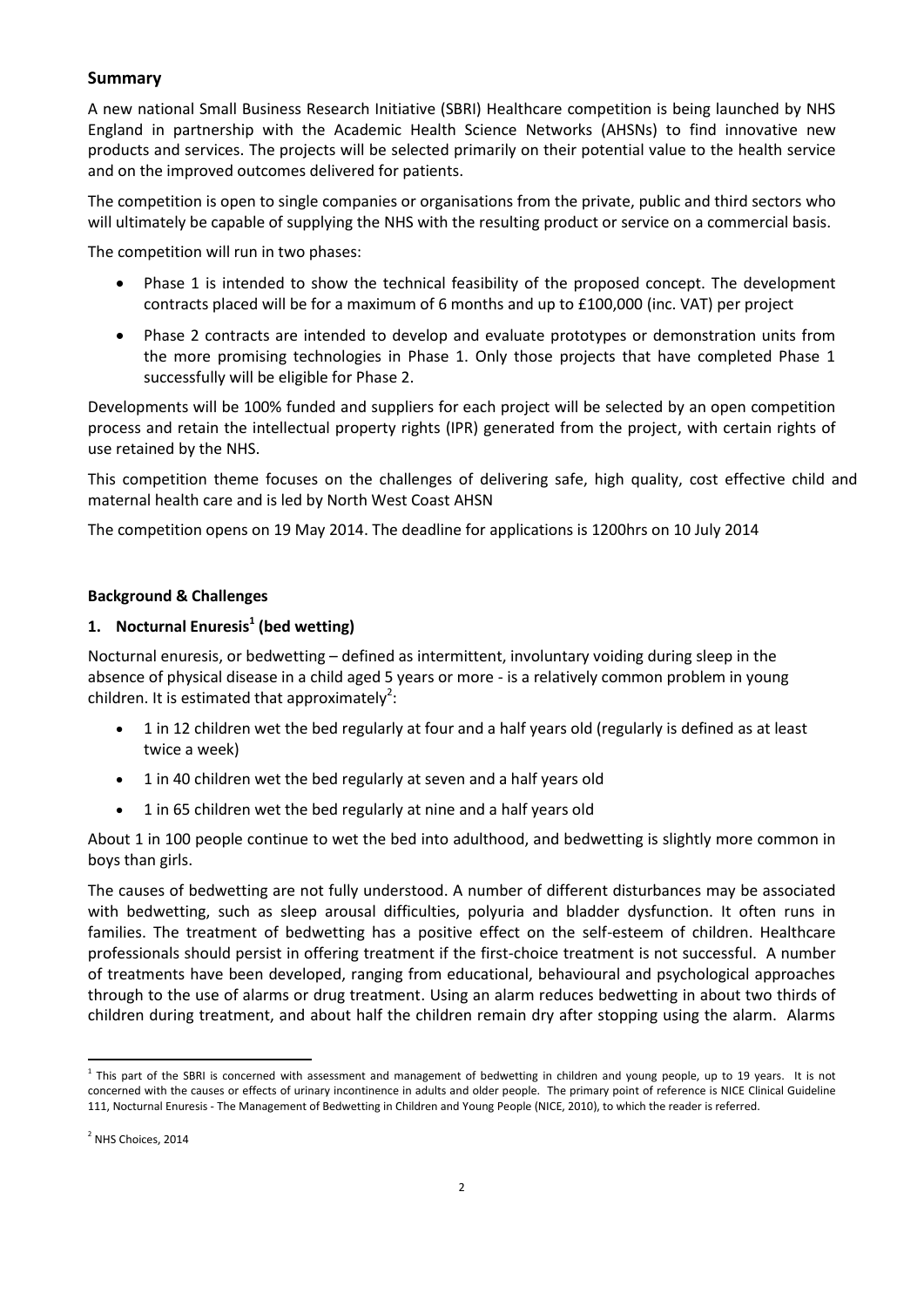are used every night until the child has had at least 14 consecutive dry nights. On average, 3-5 months are needed for this<sup>3</sup> (Patient.co.uk, 2014).

Conventional alarm systems are based upon relatively crude moisture sensors and wired or wireless communications. The use of more sophisticated sensor technology, data collection and interpretation may be more effective in achieving the desired outcome of a "dry night".

#### **2. Non Invasive Monitoring in Babies and Children**

In spite of a whole raft of initiatives and service provisions, hospital admission rates for children remain high. In any given year:

- Up to half of infants under 12 months and one quarter of older children will attend A&E,
- One in 11 children will be referred to a hospital outpatient clinic
- One in 10 to 15 children will be admitted to hospital,
- One in 1,000 children will require intensive care, and
- One in 10 babies born will be admitted to a neonatal unit, of which about 2% will need intensive  $care<sup>2</sup>$  $care<sup>2</sup>$  $care<sup>2</sup>$ .

A 2013 study demonstrated that the emergency admission rate for children aged under 15 in England increased by 28% over the 1999-2010 decade, from 63 per 1000 population in 1999 to 81 per 1000 in 2010<sup>4</sup>. This equates to 739,000 children under 15 being admitted in 2010, as compared to 594,000 in 1999. The study notes that a persistent year-on-year increase is apparent from 2003 onwards, whilst a small decline in the rates of admissions lasting 1 day or more has been offset by a twofold increase in short-term admissions of less than 1 day. Admission rates for upper respiratory tract infections rose by 22%, lower respiratory tract infections by 40%, urinary tract infections by 43% and gastroenteritis by 31%, while admission rates for chronic conditions fell by 5.6%. Whatever causes might underlie this rise, it is clear that hospital admission continues to increase as a treatment mainstay for children.

Although it is impossible to state with certainty how many "episodes" of monitoring this gives rise to, it is certain that all children presenting at and/or admitted to hospital will undergo either individual or continuous physiological monitoring which frequently includes the provision of blood samples. Whilst conferring a significant diagnostic advantage, taking blood samples from children is not without risk:-

- The single withdrawal of e.g. 20mls of blood from a neonate whose circulating volume might be 330 mls - represents 6% of their total volume, in a highly vulnerable individual. Multiple withdrawals in the same day have the capacity to significantly and dangerously deplete the circulating volume,
- Withdrawal of blood from an infant, whether by needle or cannula carries risks of infection, bruising, injury and pain,
- Witnessing a child in pain is itself distressing for parents and other carers. We have little idea of the short and longer term effects on the infant.

This call is based on non-invasive monitoring. The clinical sub-set is paediatric cardiac surgery, where it is proposed that the development of a core technology for non-invasive monitoring could give rise to implantable or wearable sensors with the capacity to monitor key clinical parameters on a continuous basis. This would draw together a number of existing or developing technologies.

**<sup>.</sup>** 3 Patient.co.uk

<sup>4</sup> Gill et al, Arch Dis Child 2013; 98: 328-334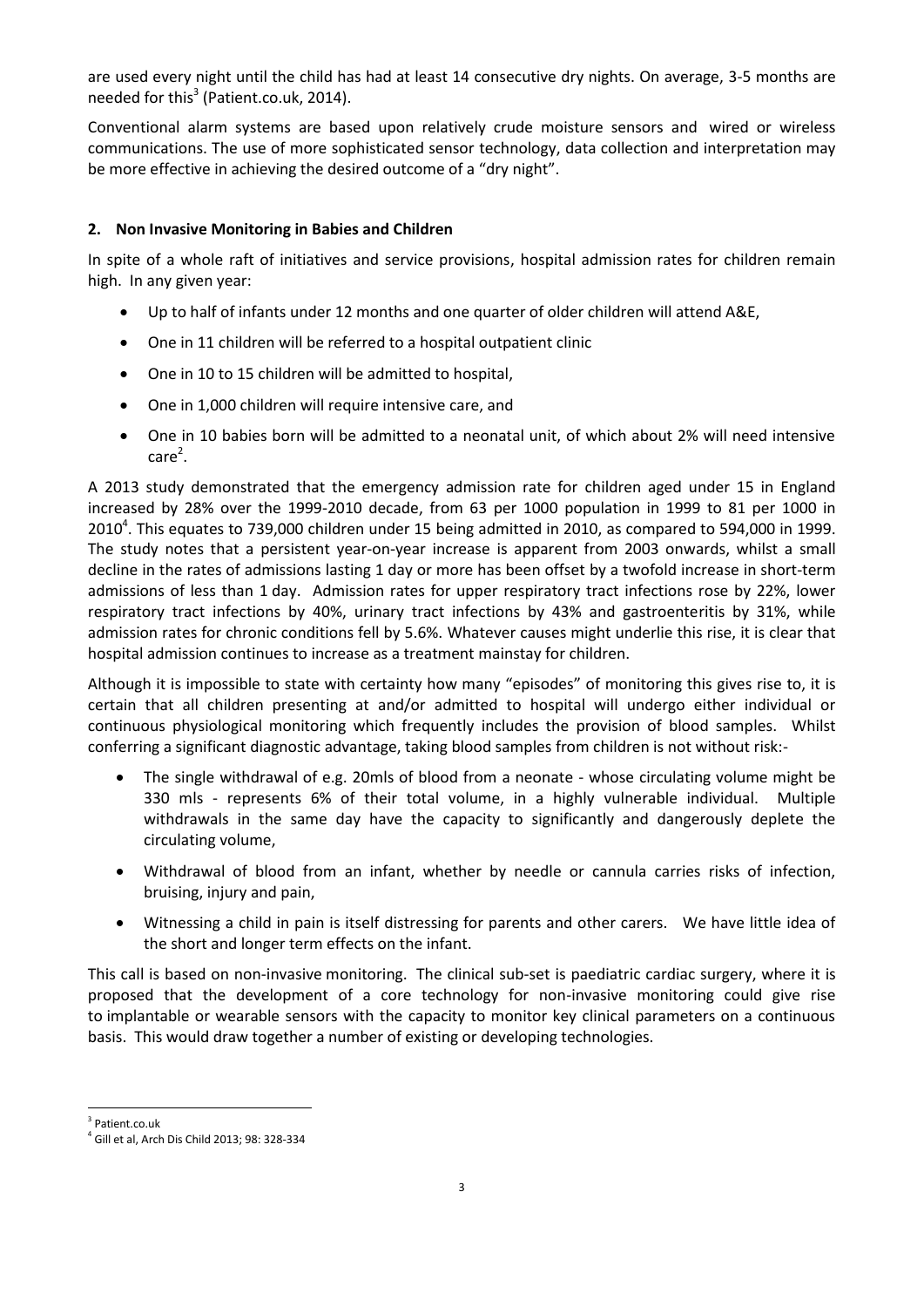A sensor could be implanted at the time the cardiac surgery occurs, and creates the possibility of both near patient and remote monitoring by telemetery, on both a continuous and intermittent basis. This technology would have enormous benefits for children who have undergone cardiac surgery, and, it is likely, would be transferable to the adult setting. Similarly, although the technology is aimed at children who have undergone cardiac surgery, of interest are devices with the potential to modify the core innovation for use in other clinical settings.

For the continuous measurement of the parameters normally obtained during an Arterial Blood Gas sample, the key parameters which the sensor would need to detect are as follows:-

- $pO<sub>2</sub>$  pH
	- Ca

K

Sat,

 $\bullet$  pCO<sub>2</sub>

- $\bullet$  BH
- $\bullet$  HCO<sub>3</sub> Na
- Lactate  $O<sub>2</sub>$

As well as developing an integrated monitoring solution, the technology also needs to have the ability to create or drive the production of clinical data in digital format, to enable the continuous monitoring of the parameters, and to enable the incorporation of data into electronic patient records, patient trend data etc. Currently haemodynamic parameters tend to be obtained and recorded from patients via a display in a bed side monitor. A nurse will also record this information in written format on a paper chart, usually every hour. This activity can equate to around 1,200 entries per day per patient. If information regarding say X rays, echo or lab results need to be reviewed, they may be displayed in a different area in a different monitor linked to a PC. It will take around 6 – 12 clicks to get to the information, which also depends on the "speed" of the PC. It would be useful to incorporate an adjunctive technology to display the information from monitors and other sources in real time.

## **Key policy documents**

- "Enuresis suspected" Map of Medicine (2012) *(This can be accessed via NHS Choices Website*)
- "The Management of Bedwetting in Children and Young People" NICE Clinical Guideline 111 Nocturnal Enuresis - (NICE, 2010) *(This can be access via NICE website)*
- Clinical trials for Bedwetting Information provided by WHO International Clinical Trials Registry (2104) - *(This can be accessed via NHS Choices Website*)
- Gill., J et al. (2013) "Increase in Emergency admissions to hospital for children aged under 15 in England, 1999–2010: national database analysis" (Arch Dis Child 2013; **98** :328-334).
- "Pocket Book of Hospital care for Children: Guidelines for the Management of Common Childhood Illnesses" (WHO, 2013)
- Getting the Right Start: National Service Framework for Children Standard for Hospital Services (DH, 2013)

# **Application process**

This competition is part of the Small Business Research Initiative (SBRI) programme which aims to bring novel solutions to Government departments' issues by engaging with innovative companies that would not be reached in other ways:

 It enables Government departments and public sector agencies to procure new technologies faster and with managed risk;

- $\bullet$  Hb,
- Hct,
	- Temperature
-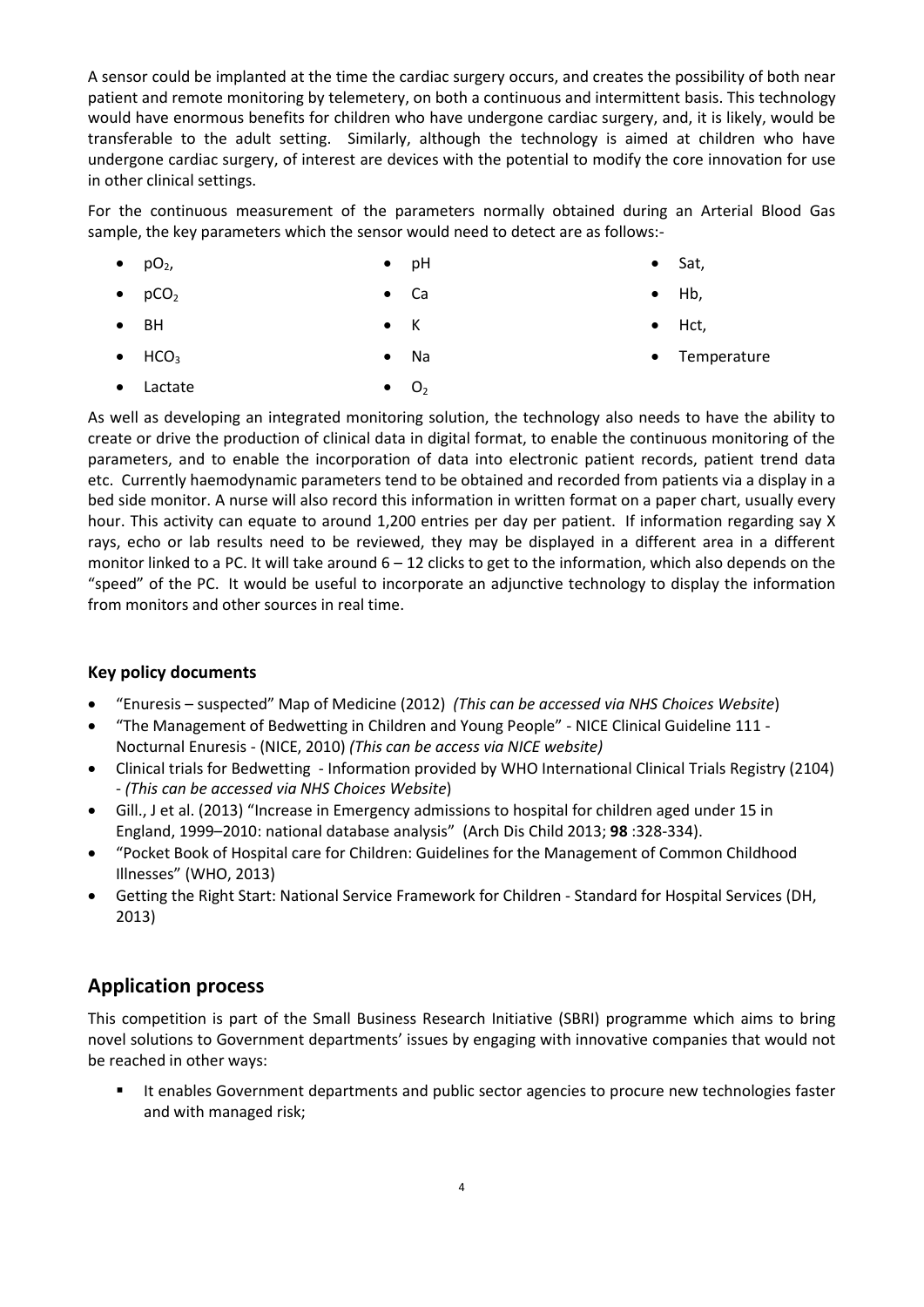It provides vital funding for a critical stage of technology development through demonstration and trial – especially for early-stage companies.

The SBRI scheme is particularly suited to small and medium-sized businesses, as the contracts are of relatively small value and operate on short timescales for Government departments.

It is an opportunity for new companies to engage a public sector customer pre-procurement. The intellectual property rights are retained by the company, with certain rights of use retained by the NHS and Department of Health.

The competition is designed to show the technical feasibility of the proposed concept, and the Phase 1 feasibility contracts placed will be for a maximum of 6 months and up to £100,000 (incl. VAT) per project. It is envisaged that a competition for Phase 2 Development contracts will be run during 2014.

The application process is managed on behalf of NHS England by the Eastern Academic Health Science Network through its delivery agent Health Enterprise East. All applications should be made using the application forms which can be accessed through the website [www.sbrihealthcare.co.uk.](http://www.sbrihealthcare.co.uk/)

Briefing events for businesses interested in finding out more about the competition will be held on 03 June (Birmingham) and 09 June (Daresbury, Cheshire). Please check the website for confirmation of venues and to register attendance.

Please complete your forms using the online application process and submit them by 1200hrs on 10 July 2014.

## **Key dates**

| Competition launch        | 19 May 2014             |
|---------------------------|-------------------------|
| <b>Briefing events</b>    | 03 & 09 June 2014       |
| Deadline for applications | Noon 10 July 2014       |
| Assessment                | August - September 2014 |
| Contracts awarded         | October 2014            |

## **More information**